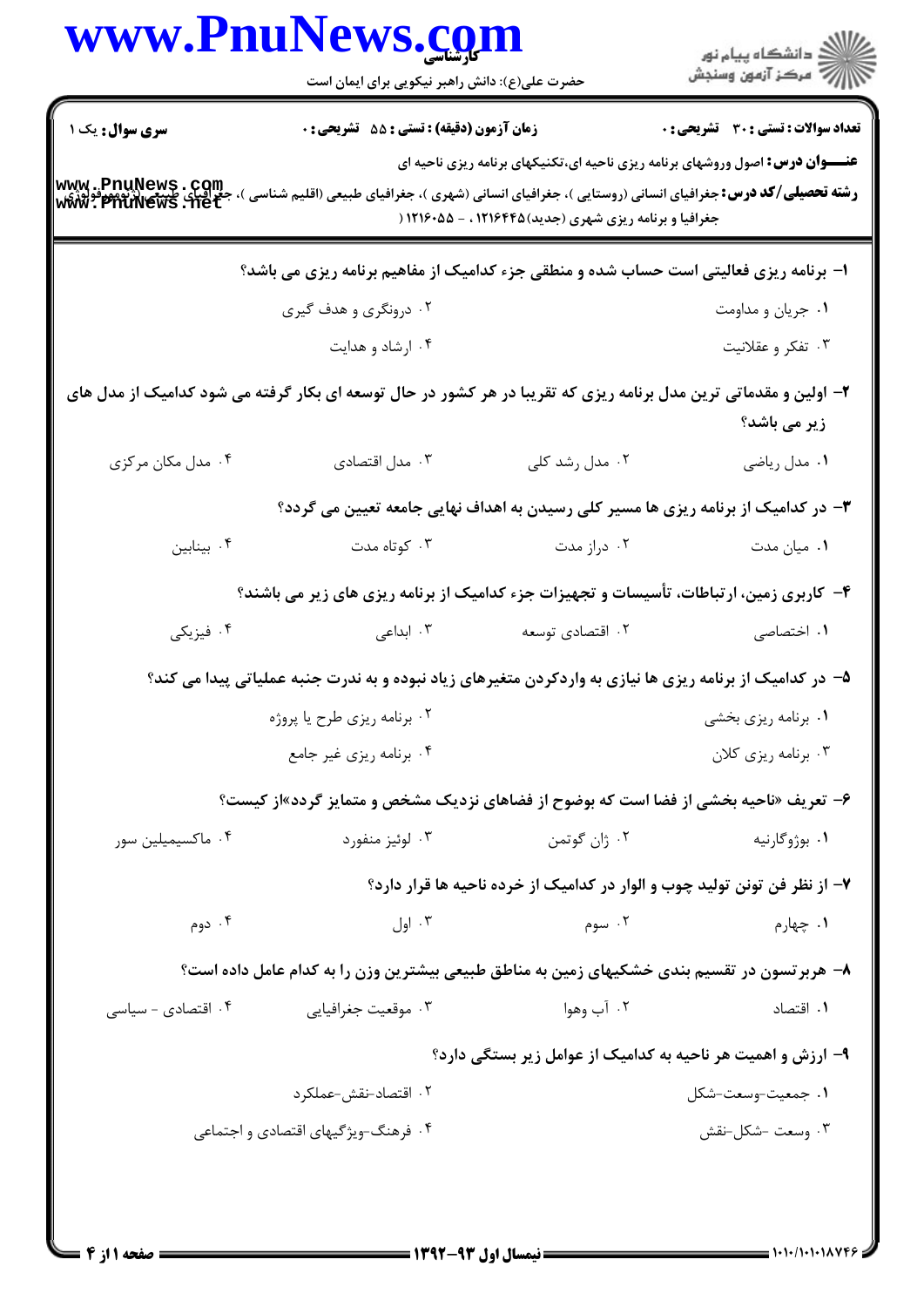|                                                            | www.PnuNews.com<br>حضرت علی(ع): دانش راهبر نیکویی برای ایمان است                                                |                                                        | ر دانشگاه پيام نور<br>دانشگاه پيام نور                                               |
|------------------------------------------------------------|-----------------------------------------------------------------------------------------------------------------|--------------------------------------------------------|--------------------------------------------------------------------------------------|
| <b>سری سوال :</b> ۱ یک                                     | زمان آزمون (دقیقه) : تستی : 55 آتشریحی : 0                                                                      |                                                        | <b>تعداد سوالات : تستی : 30 ٪ تشریحی : 0</b>                                         |
| www.PnuNews.com<br>جغرافیای طبیع ارتژیم<br>www.PnuNews.net | <b>رشته تحصیلی/کد درس:</b> جغرافیای انسانی (روستایی )، جغرافیای انسانی (شهری )، جغرافیای طبیعی (اقلیم شناسی     | ) ۱۲۱۶۰۵۵ - ، جغرافیا و برنامه ریزی شهری (جدید)۱۲۱۶۴۴۵ | <b>عنـــوان درس:</b> اصول وروشهای برنامه ریزی ناحیه ای،تکنیکهای برنامه ریزی ناحیه ای |
|                                                            | ∙ا− در منطقه بندی ناحیه از دیدگاه پیوند های ناحیه ای کدامیک از گزینه های زیر به یک منطقه هویت می دهد؟           |                                                        |                                                                                      |
|                                                            | ۰۲ ویژگیهای جمعیتی                                                                                              |                                                        | ١. ويژگيهاي طبيعي                                                                    |
|                                                            | ۰۴ عملکرد اقتصادی                                                                                               |                                                        | ۰۳ شبکه ارتباط های درونی                                                             |
|                                                            | اا– در منطقه بندی سرزمین کدام گزینه بسیار مهم بوده ومورد تاکید همه کارشناسان می باشد؟                           |                                                        |                                                                                      |
|                                                            | ۰۲ مرزهای سیاسی واداری مناطق                                                                                    |                                                        | ۰۱ همسانی و همگن مناطق                                                               |
|                                                            | ۰۴ وسعت مناطق                                                                                                   |                                                        | ۰۳ شاخص های توسعه اقتصادی مناطق                                                      |
|                                                            | ۱۲- کدامیک از فعایت های زیر خارج از قلمرو و حیطه برنامه ریزی منطقه ای بویژه ناحیه می باشد؟                      |                                                        |                                                                                      |
|                                                            | ۰۲ آموزش عمومی                                                                                                  |                                                        | ۰۱ طرح های عمرانی                                                                    |
|                                                            | ۰۴ برنامه های اجرایی اقتصادی                                                                                    |                                                        | ۰۳ صنايع سنگين                                                                       |
|                                                            | ۱۳- مسائل مناطق روستایی و صنعتی عقب مانده که از مشکلات اقتصادی رنج می برند درقلمرو کدامیک از  برنامه ریزی ها می |                                                        | باشد؟                                                                                |
|                                                            | ۰۲ برنامه ریزی روستایی                                                                                          |                                                        | ۰۱ برنامه ریزی ملی                                                                   |
|                                                            | ۰۴ برنامه ریزی بخشی                                                                                             |                                                        | ۰۳ برنامه ریزی منطقه ای                                                              |
|                                                            |                                                                                                                 |                                                        | 14- منطقه شهری جزء کدام مناطق برنامه ریزی می باشد؟                                   |
| ۰۴ منطقه کانونی                                            | ۰۳ خردمنطقه                                                                                                     | ۲. منطقه میانه                                         | ۰۱ کلان منطقه                                                                        |
|                                                            | 1۵- ضریب عمران پذیری در کدامیک از مناطق زیر بیشتر جهت اجرای پروژه های کشاورزی محدود و صنایع چوب می باشد؟        |                                                        |                                                                                      |
| ۰۴ مناطق استوایی                                           | ۰۳ مناطق ساحلی                                                                                                  | ۰۲ مناطق معتدله                                        | ٠١. مناطق قطبي                                                                       |
|                                                            |                                                                                                                 |                                                        | ۱۶– اولین مطالعات منطقه ای در ایران در چه سالی انجام شده است؟                        |
| 19Y1.5                                                     | $190 \cdot 5$                                                                                                   |                                                        | 1951.1                                                                               |
|                                                            | ۱۷– بعد از پیروزی انقلاب اسلامی توسعه کدام منطقه از کشور در اولویت اصلی توسعه قرار گرفت؟                        |                                                        |                                                                                      |
| ۰۴ مناطق شرقی                                              | ۰۳ مناطق غربی                                                                                                   | ۰۲ مناطق شمالی                                         | ۰۱ مناطق جنوبی                                                                       |
|                                                            | ۱۸– عدم توجه به عامل زمان و نداشتن یک دیدگاه آینده گرایانه از نقاط ضعف کدام روش برنامه ریزی می باشد؟            |                                                        |                                                                                      |
| ۰۴ میزان قابلیت                                            | ۰۳ مرکز ثقل جمعیت                                                                                               | ۰۲ میزان سنج نهادی                                     | ۰۱ آنالیز تاکسونومی                                                                  |
| ــــ صفحه 2 از 4                                           |                                                                                                                 |                                                        |                                                                                      |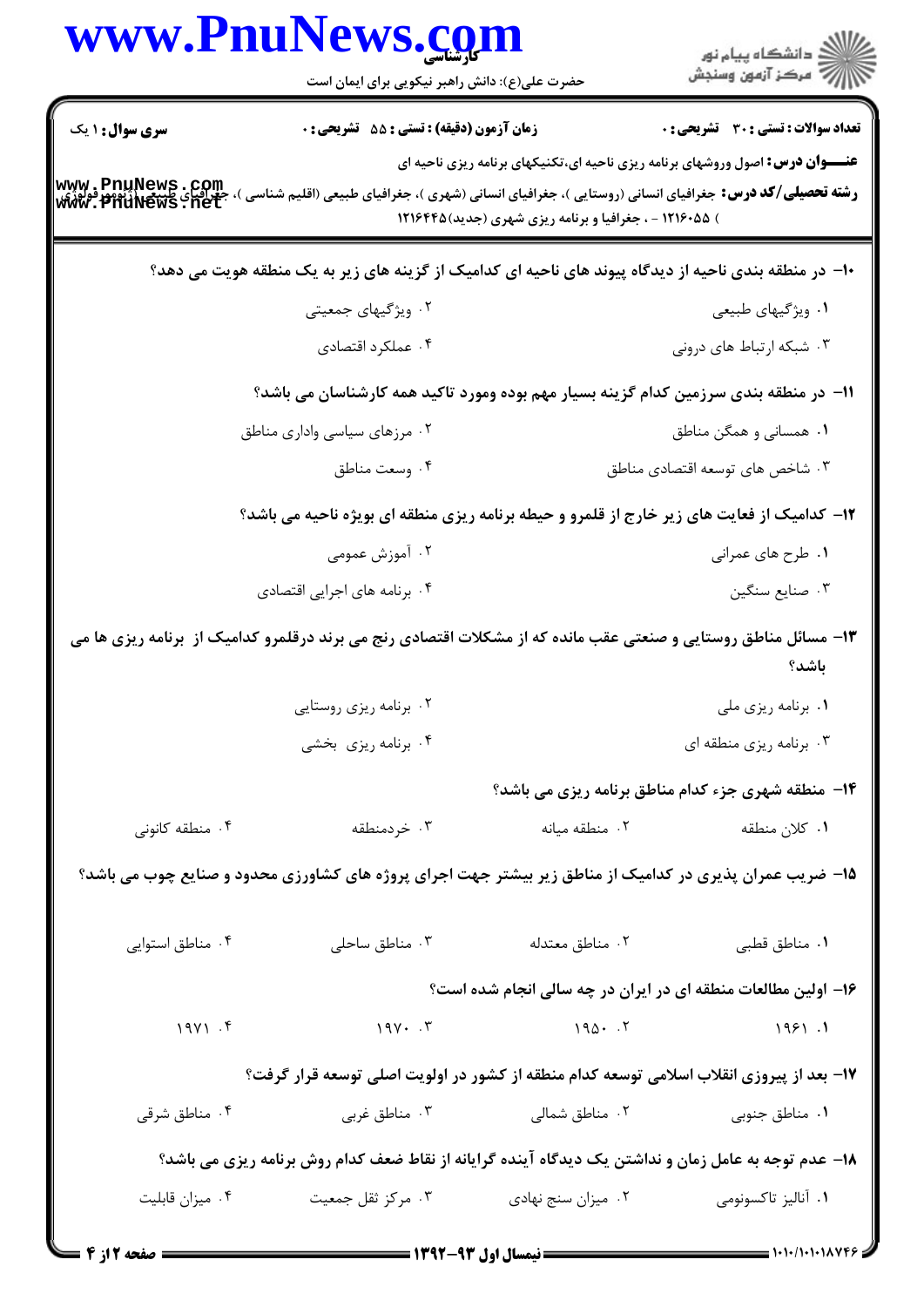|                                                                                                      | www.PnuNews.com<br>حضرت علی(ع): دانش راهبر نیکویی برای ایمان است                                                                                          |                                                                                                | ِ<br>∭ دانشڪاه پيام نور<br>∭ مرڪز آزمون وسنڊش |
|------------------------------------------------------------------------------------------------------|-----------------------------------------------------------------------------------------------------------------------------------------------------------|------------------------------------------------------------------------------------------------|-----------------------------------------------|
| <b>سری سوال : ۱ یک</b><br>www.PnuNews.com<br>جَّذِرافَياًى طِبْيَةٍ الْمَرْيَّةِ<br> www.PnuNews.net | زمان آزمون (دقیقه) : تستی : 55 آتشریحی : 0<br><b>رشته تحصیلی/کد درس:</b> جغرافیای انسانی (روستایی )، جغرافیای انسانی (شهری )، جغرافیای طبیعی (اقلیم شناسی | <b>عنـــوان درس:</b> اصول وروشهای برنامه ریزی ناحیه ای،تکنیکهای برنامه ریزی ناحیه ای           | <b>تعداد سوالات : تستی : 30 ٪ تشریحی : 0</b>  |
|                                                                                                      |                                                                                                                                                           | ) ۱۲۱۶۰۵۵ - ، جغرافیا و برنامه ریزی شهری (جدید) ۱۲۱۶۴۴۵                                        |                                               |
|                                                                                                      |                                                                                                                                                           | ۱۹- اولین عامل در برنامه ریزی کدامیک از گزینه های زیر می باشد؟                                 |                                               |
| ۰۴ برآورد هزينه                                                                                      | ۰۳ انتخاب هدف                                                                                                                                             | ۰۲ تعيين زمان اجرا                                                                             | ۰۱ آینده نگری                                 |
|                                                                                                      |                                                                                                                                                           | <b>۲۰</b> - درکشور ما توجه به جمعیت در برنامه ریزی ها از چه زمانی آغاز شد؟                     |                                               |
|                                                                                                      | ۰۲ بعد از پیروزی انقلاب اسلامی                                                                                                                            |                                                                                                | ٠١. بعد از جنگ جهانی اول                      |
|                                                                                                      | ۰۴ در فاصله دو جنگ جهانی                                                                                                                                  |                                                                                                | ۰۳ بعد از جنگ جهانی دوم                       |
|                                                                                                      | <b>۲۱</b> – مناسب ترین روش برای محاسبه و پیش بینی جمعیت در حال و آینده از نظر متخصصان دموگرافی کدام روش می باشد؟                                          |                                                                                                |                                               |
| ۰۴ روش برنامه ريزي                                                                                   | ۰۳ روش ریاضی                                                                                                                                              | ۰۲ روش اقتصادي                                                                                 | ١. روش أمايش                                  |
|                                                                                                      | ۲۲- بکار گیری کدامیک از روش های جمعیت شناسی در ایران بسیار مشکل و در مواردی غیر ممکن می باشد؟                                                             |                                                                                                |                                               |
|                                                                                                      | ۰۲ روش جامع                                                                                                                                               |                                                                                                | ۰۱ روش ریاضی                                  |
|                                                                                                      | ۰۴ روش اقتصادي                                                                                                                                            |                                                                                                | ۰۳ روش جمعیت شناسی                            |
|                                                                                                      |                                                                                                                                                           | $\mathbf{p_{n}} = \mathbf{p_{0}}(\mathbf{1} + \mathbf{r})^{\mathbf{n}}$ معرف چیست $\mathbf{r}$ | در فرمول پیش بینی جمعیت                       |
|                                                                                                      | ٠٢ جمعيت مبنا                                                                                                                                             |                                                                                                | ٠١. ضريب افزايش جمعيت                         |
|                                                                                                      | ۰۴ سال مبنا                                                                                                                                               |                                                                                                | ۰۳ تعداد جمعیت                                |
|                                                                                                      | <b>۲۴</b> - کدامیک از گزینه های زیر یک نظام آبرسانی دقیقاً برنامه ریزی شده ی ناحیه ای می باشد؟                                                            |                                                                                                |                                               |
| ۰۴ چاه آرتزین                                                                                        | ۰۳ چشمه                                                                                                                                                   | ۰۲ چاه                                                                                         | ٠١ قنات                                       |
|                                                                                                      | ۲۵– ساده ترین و امکان پذیرترین روشی که می توان برای تعیین مکان بهینه از آن استفاده کرد کدام روش می باشد؟                                                  |                                                                                                |                                               |
| ۰۴ روش جاذبه-پتانسیل                                                                                 | ۰۳ روش میزان قابلیت                                                                                                                                       | ۰۲ روش کارکردی                                                                                 | ۰۱ روش جمعیت                                  |
|                                                                                                      | ۲۶- مهمترین متغیری که در برنامه ریزی به عنوان مبنای محاسبات در نظر گرفته می شود کدام متغیر است؟                                                           |                                                                                                |                                               |
|                                                                                                      |                                                                                                                                                           | ۰۲ جمعیت                                                                                       | ۰۱ اقتصاد                                     |